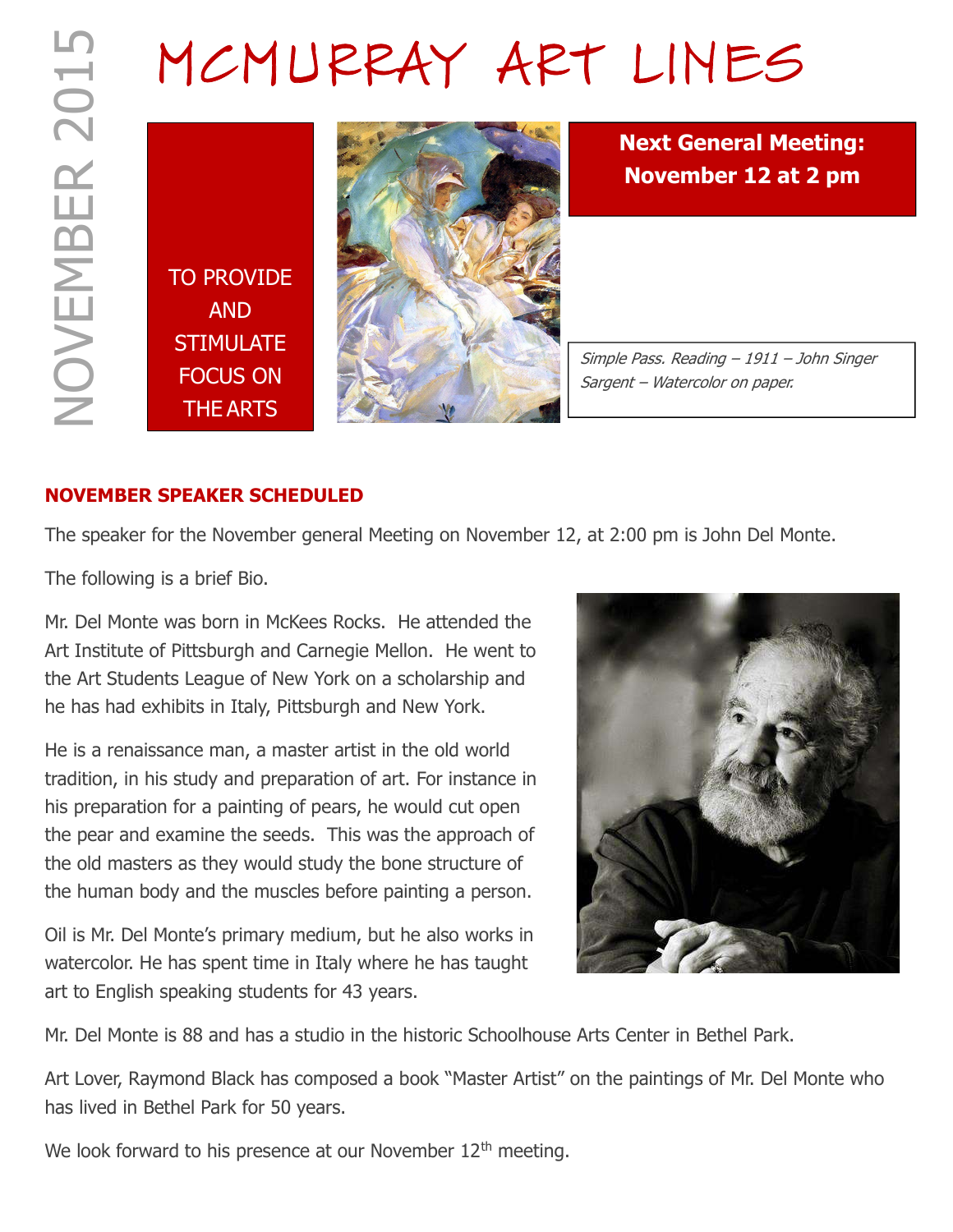#### HOLIDAY ARTIST'S MARKET

If you have any artwork, crafts or jewelry you want to sell, then here is your chance. MAL plans a Holiday Artist's Market at the studio on December 5th from 11 am till 6 pm. MAL coordinated this event with the shopping and lunch crowd.

There will be a fee of \$10 a table. Tables can be shared with another artist.

Original artwork, arts and crafts, jewelry, pottery, etc. can be sold.

Each artist will be responsible for the sales at their own table.

Please contact Darla Tsupros with questions or concerns, or to make arrangements for a table. Here is to a festive holiday season!

#### MAL'S MINGLE HOLIDAY GET TOGETHER

Our classes are coming to an end in November for this year, and our next general meeting isn't until February 11, 2016. We are going to set aside a time to gather with our art league friends at the studio.

This year, MAL's Mingle will be held Tuesday, December 8, from 11:00 am to 2:00 pm. This will be an ideal opportunity to socialize with each other and take a breather before the Holiday rush.

We will ask everyone to contribute some hor d'oeuvres, cookies or treats at this festive

gathering. The Mingle has always been great fun and a huge success. Please contact Theresa Bozzo at ozzobt@aol.com or at 412-429-1619 or Darlene Sanders at darlenegsanders@yahoo.com or at 724-743- 9197 by Friday, December 4, to let us know if you will be attending and what you would like to contribute to the party.

Hope to see you on the 8th of December.

#### MEMBERSHIP

.

Here we grow again! With fall comes a "spring" in membership of new & renewing members and we are now total 107 artists. Interested in joining? Membership is \$28.00 per year. Register via website and pay through PayPal or by snail mail: registration forms available online or at the studio. Mail form and check made payable to McMurray Art League to Carol Kilkeary, 276 Froebe Road, Venetia, PA 15367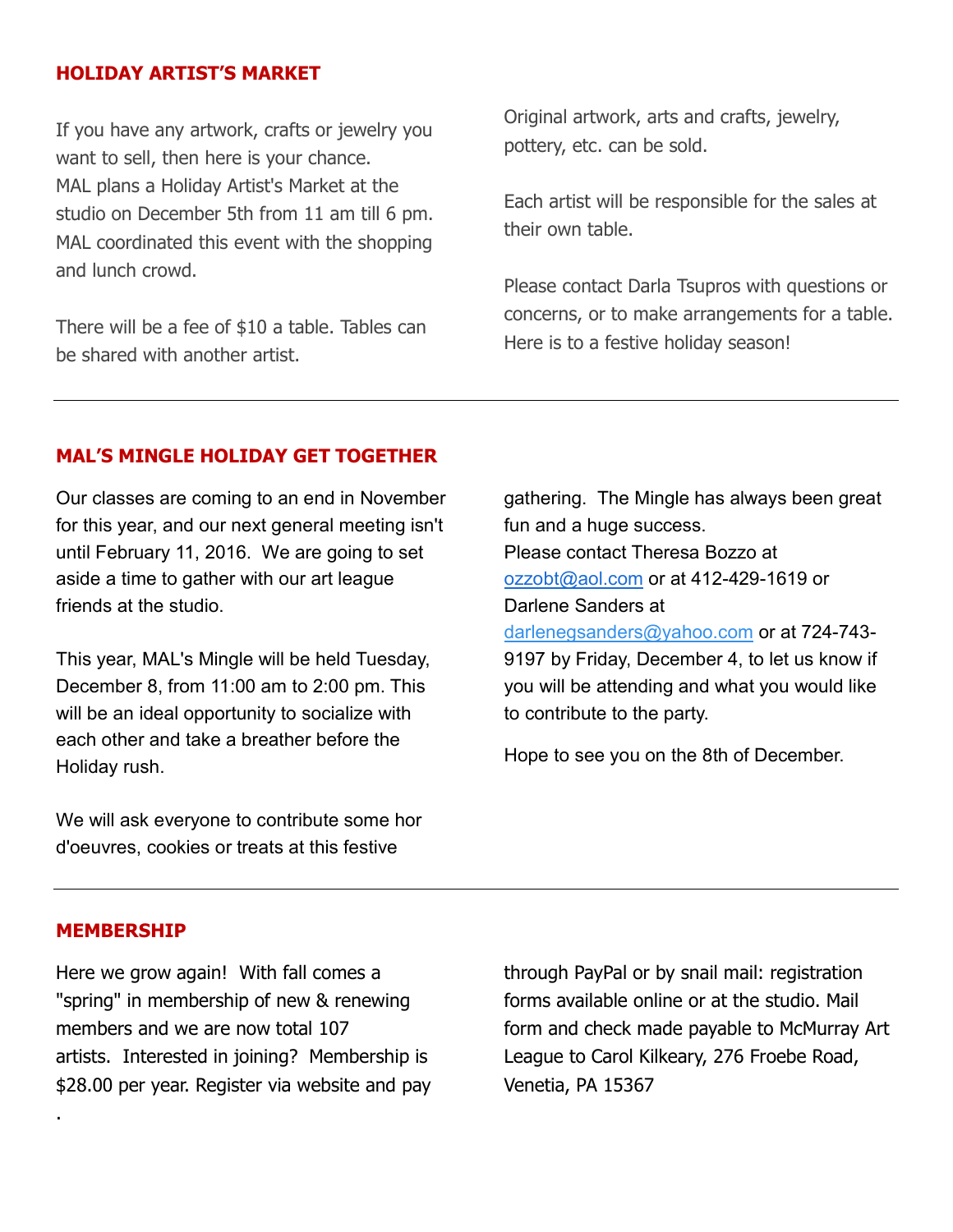#### FROM OUR CLASS COORDINATOR

Our October classes have done very well as all of the instructors gave us their best. Our thanks to them and to the monitors for their hard work and for making the teaching experience at MAL a pleasant one for our instructors.

In November, MAL has scheduled two Saturday classes with pastel artist, Brian McDermott. Brian will teach Drawing the Draped Figure using sanguine conte' stick and white pastel. He will provide photos from which to work. Classes are on November 7 and 14.

**JEANNIE IS COMING !!!!!** We are so pleased to report that Jeannie McGuire will be our first instructor for 2016. She will teach two watercolor sessions entitled Figurative Design Workshop: Single Figure Project. She will explore the effects of putting a single figure in two different environments; one an expressive and obscure background, and the other a purposeful background with scenery elements. Jeannie's work is nationally and internationally recognized. She has become a much sought after instructor, and we are very fortunate to have her for two days: Tuesday, February 2 and Wednesday, February 3, 2016. We need to fill these classes in order to meet our costs for them.......**EARLY REGISTRATION** is critical so why not give yourself a treat and sign up now !

Check our website for information on more great classes being offered in March, April, May and June......Lot's of good *stuff* is coming our way. As always, we encourage early registration for classes. You can register on the MAL website by viewing CALENDAR or EVENTS on the Home Page or by calling the class registrar, Jean Kunz at 412-831-9992.

Any questions or suggestions you may have regarding instructors or class content may be directed to the class coordinator, Stephany Myers at 724-228-3774

| <b>DATE</b>             | <b>INSTRUCTOR</b>                   | <b>MEDIUM/DESCRIPTION</b>                   | <b>TIME</b> | <b>MEMBERS RATE</b> |
|-------------------------|-------------------------------------|---------------------------------------------|-------------|---------------------|
|                         |                                     |                                             |             |                     |
| Nov. 7, 14 (Sat)        | <b>Brian McDermott</b>              | Drawing the Clothed Figure in<br>Conte      | 10AM-4PM    | \$35/Day            |
| Feb. 2, 3               | Jeannie McGuire                     | Watercolor                                  | 10AM-4PM    | \$50/Day            |
| Mar. 8, 15, 22,29       | Tom McNickle                        | Watercolor                                  | 10AM-4PM    | \$40/Day            |
| Apr. 5, 12              | Barry Jeter                         | Watercolor                                  | 10AM-4PM    | \$40/Day            |
| Apr. 6, 13, 20          | <b>Tom McNickle</b>                 | Oil                                         | 10AM-4PM    | \$40/Day            |
| Apr. 19                 | Lisa Rasmussen                      | Pastel                                      | 10AM-4PM    | \$35/Day            |
| Apr. 26, 27             | <b>Bill Perry</b>                   | Paint A Portrait - Watercolor<br>and/or Oil |             | \$40/Day            |
| May 3, 10, 17 24,<br>31 | Sue Levy                            | Watercolor - Beginners &<br>Intermediate    |             | \$25/Day            |
| May 4, 11               | Robert Yonke                        | Watercolor & Mixed Media                    |             | \$40/Day            |
| <b>May 18</b>           | David Bowers                        | Ink & Wash                                  |             | \$40/Day            |
| June 7, 8               | Margaret Williams<br><b>McGowan</b> | Pastel Animal Portraits                     |             | \$35/Day            |

#### UPCOMING CLASSES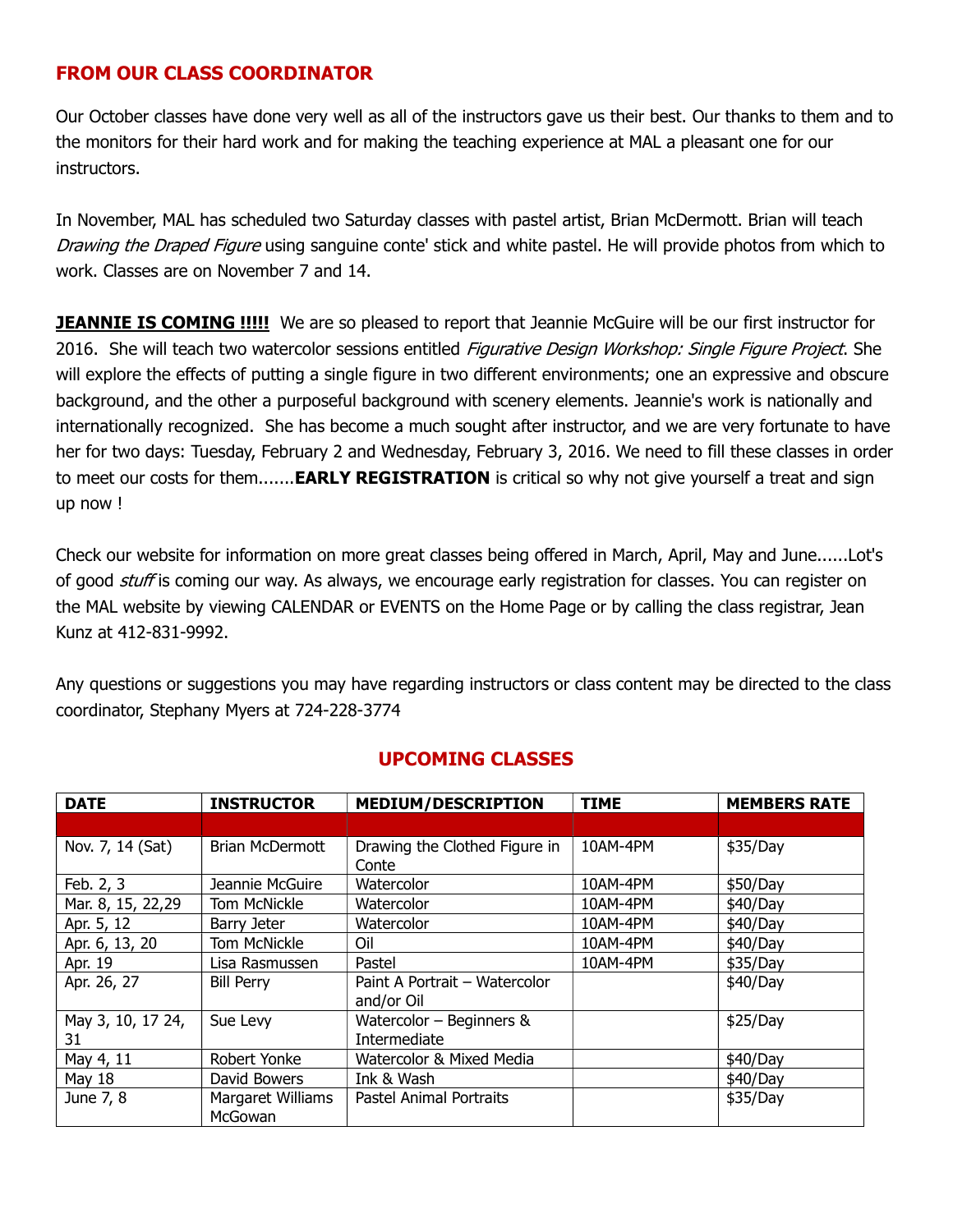#### CONFIRMED DATES AND SPEAKERS:

- 1. Nov. 12, 2:00 p.m. (Thursday)-John DelMonte 412-833-2998 Jrdelmonte3@gmail.com
- 2. Feb. 11, 2:00 p.m. (Thursday) Calvin Lynch 724-329-4417 calvinartist@yahoo.com
- 3. Mar. 10, 2:00 p.m. (Thursday) –Cynthia Cooley 412-826-5845
- 4. Apr. 14, 7:00 p.m.(Thursday) Margaret Williams McGowan 724-452-0845 mwmac@zoominternet.net

| <b>Board Meetings - Mondays</b> | <b>General Meetings - Thursda</b> |
|---------------------------------|-----------------------------------|
|                                 |                                   |
| January 18, $2016 - 2:00$ p.m.  | November $12 - 2:00$ p.m.         |
| February $15 - 2:00$ p.m.       | February 11, 2016 - 2:00 p.m.     |
| March $21 - 2:00$ p.m.          | March 10 - 2:00 p.m.              |
| April $18 - 2:00$ p.m.          | April $14 - 7:00$ p.m.            |

| <b>Board Meetings - Mondays</b> | <b>General Meetings - Thursdays</b> |
|---------------------------------|-------------------------------------|
|                                 |                                     |
| January 18, 2016 - 2:00 p.m.    | November $12 - 2:00$ p.m.           |
| February $15 - 2:00$ p.m.       | February 11, 2016 - $2:00$ p.m.     |
| March 21 - 2:00 p.m.            | March $10 - 2:00$ p.m.              |
| April 18 - 2:00 p.m.            | April $14 - 7:00$ p.m.              |

### UPDATE ON THE FALL EXHIBIT

The Half-Century of Art exhibit held recently from October 9 - 18 is now in the books. Twenty one members of MAL showcased their work on the lower level of the Galleria.

As in the past, the Galleria personnel selected 10 featured artists from all of the participating leagues to display their artwork during the holiday season. Denise Graham and Jeennie Nicholls have been selected from MAL to be participating artists.

Voting for the People's Choice Award concluded on Thursday, October 15. MAL is pleased to announce Jen Brinkle received the first place award with her beautiful oil painting, "Sister of Mercy''. Second and third place were awarded to Andrea Correale-LaNasa for her watercolor paintings, "Linnea 3" and "The Tree".

MAL hopes you all had the opportunity to visit the show and enjoy the beautiful works on display in our Fall Show!

#### MANY THANKS

I don't know if words alone can tell all my friends in MAL how much I appreciated all of your good wishes, cards and visits while I was recuperating from my recent surgery.

Unfortunately, it turned out to be more complicated than originally expected and they had to "rebuild" my right hip and femur. It was a much longer recovery than I anticipated, but I am slowly getting stronger and getting around much better. You all were the best medicine and it's even more wonderful when those kind gestures come from a whole group of wonderful people you are fortunate to call your friends. You are a blessing and great gift in my life. Thanks so much to all of you. May all your kindness and thoughtfulness be returned to you many times over. Theresa Bozzo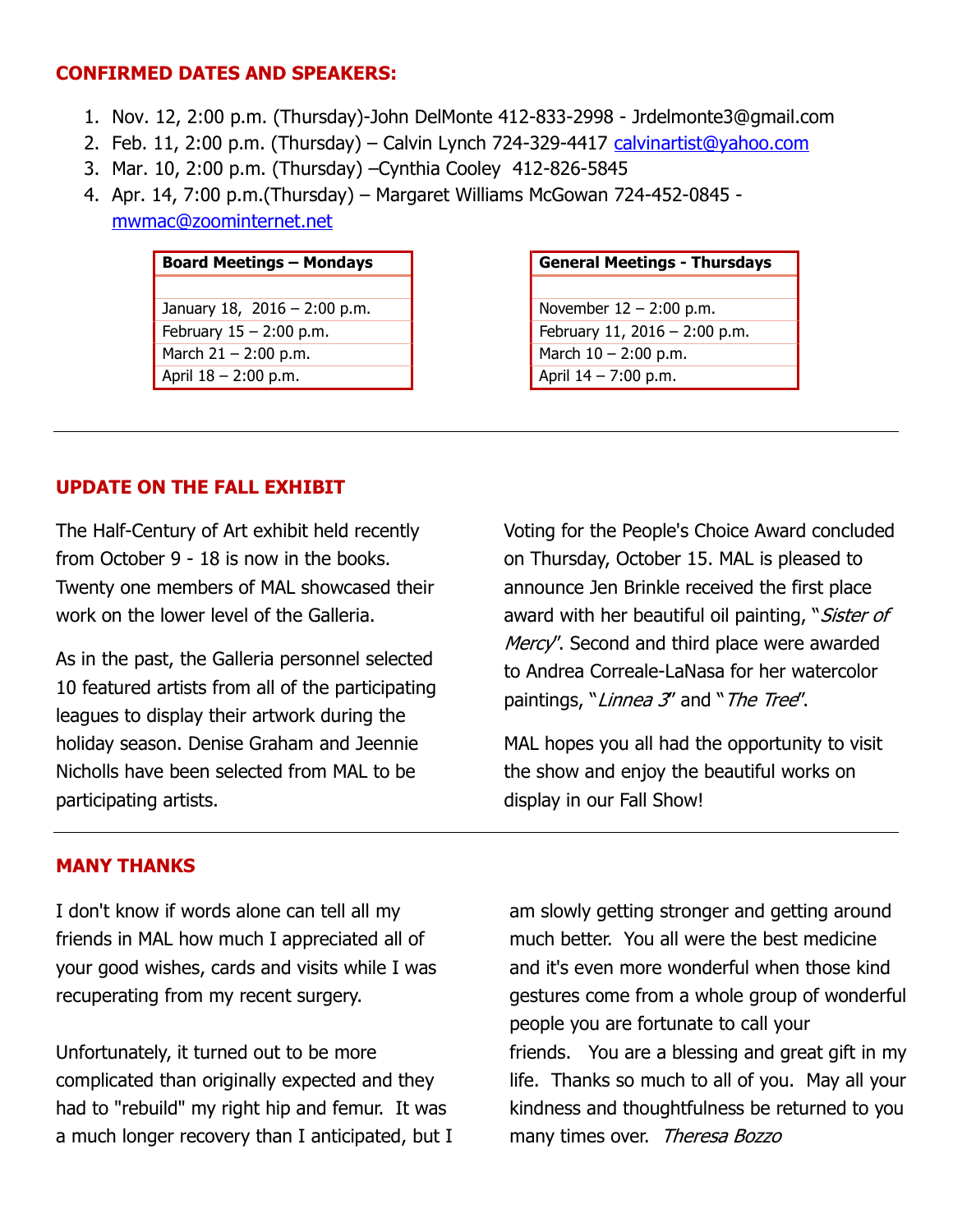#### NEW SHOW AT PETERS LIBRARY

The **McMurray Art League** has a new show at Peters Library.

For the first time the Peters Library Poetry Writers Group have joined us in our Library Gallery Display. The current show title is AUTUMN COLOR SINGS, and celebrates Paintings and Poetry.

It runs through December  $17<sup>th</sup>$ , 2015. Most paintings are for sale with a percentage of the sales benefiting the Peters Library. If interested in having work in future shows, contact S. A. Williams at windpaintr@hotmail.com or call Shirley at 412-833-2374.

#### ART AND POETRY COLLABORATION

Along with other members of the league exhibiting at the Peters Township Library, Darlene Sanders, Jan Pini and Carol Modery Kilkeary have combined their artistic

expressions with the original poetry of Joyce Leep Petrichek to celebrate autumn. It's worth a visit to check out this wonderful art on display.

## PARTICIPATE IN SOUTH ARTS MERRY MERRY ART MART

South Arts and Heritage Box are sponsoring a juried art show and sale at the historic Schoolhouse in Bethel Park. Members of all the art leagues in the South Hills are invited to participate. The show dates are November 14 through November 24 with the gallery open Wednesdays through Saturdays 10:00 am-4:00 pm. The reception will be held November 14, 5:00 pm-8:00 pm, with free appetizers, desserts, wine and soft drinks.

This is a juried show with ribbons awarded for "Best of Show," "Excellence," "Merit," and "Honorable Mention" before the show opens and a "People's Choice" ribbon awarded at the end of the evening on November 14<sup>th</sup>. You may enter up to three original paintings (framed photography, prints, digital art or sculptures will be displayed for sale but not juried). All art work must be in good taste, properly framed and finished with a wire hanger. The entry fee is \$15.00, paid at drop-off. Show tags will be provided by South Arts.

Copy and paste the following URL into your web browser

http://www(dot)mcmurrayartleague(dot)org/re sources/Documents/Misc/MAL\_SouthArtsArtMar  $t$  2015.pdf) for the prospectus, including tags for the back of your work and a copy to be submitted at drop-off. South Arts will take a 15% commission on any art sold.

Please help by signing up for a sitting time at the drop-off.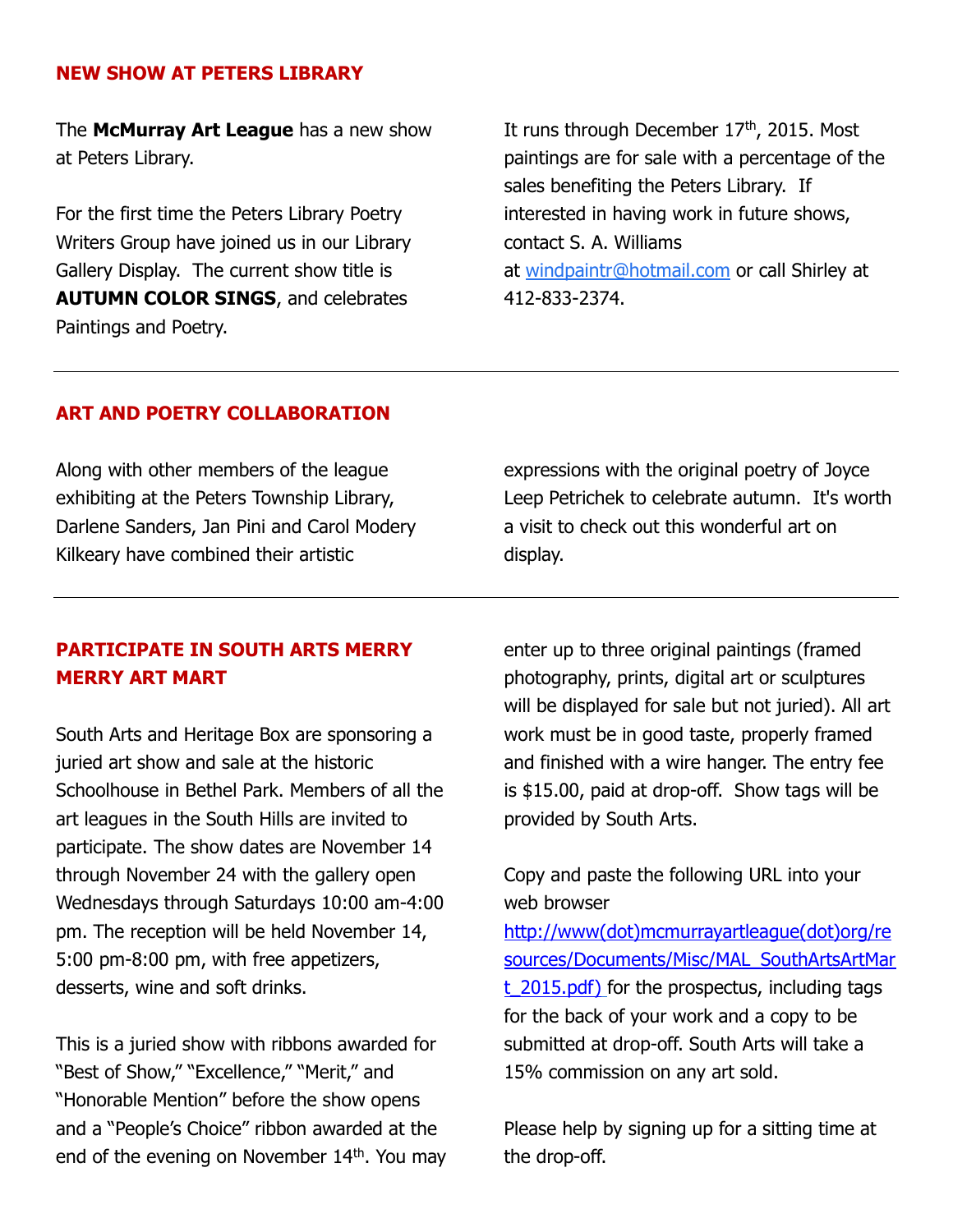Drop-off date: Saturday, November 7, 11:00 am-2:00 pm, at the historic Schoolhouse, 2600 South Park Road, Bethel Park.

Pick-up date: Wednesday, November 25, 11:00 am-1:00 pm. If you absolutely cannot make it,

an alternate pick-up date is Tuesday, December 1, 11:00 am-1:00 pm.

Questions? Call Sally Cordis: 412-831- 8156 swcordis@gmail.com or Mary: 724-941- 3081 marystuart502@gmail.com.

#### MAL WEBSITES COMBINED

For several years, MAL has had two websites, our original "white" site and our newer Wild Apricot "red" site. The information from both sites was recently combined to our Wild Apricot "red" site. The website address remains the same as before.

If you have any problems finding information on the website, please contact Jan Pini, your webmaster.

Aside from completing this long overdue task, this was an attempt to fix our recent problems with our website and "generic" email addresses from being "blacklisted" by Verizon. Even though our website in its Wild Apricot home is no longer blacklisted, Verizon still rejects any emails that include "mcmurrayartleague(dot)org" (with the (dot) replace by a real dot).

Your webmaster is still working on this but for now, don't put our website address in any emails sent to or from any Verizon email users as Verizon will treat the email as spam.

#### NOVEMBER THEMATIC SHOW IN MAL STUDIO

On Thursday, November 19, all McMurray Art League members are invited to drop off their art for the next thematic show at the studio. The theme for November is "Selfies". By this we mean artwork that shows off your personality. This could be very interesting!!

Each artist can submit up to four 2-dimensional pieces of work that express your personality in some way. Original art, as well as class work, prints and work previously exhibited in MAL shows can be included in the thematic shows. Artists must let co-chairs Sandy Conley and/or Michalina Pendzich know they are planning to participate in a show.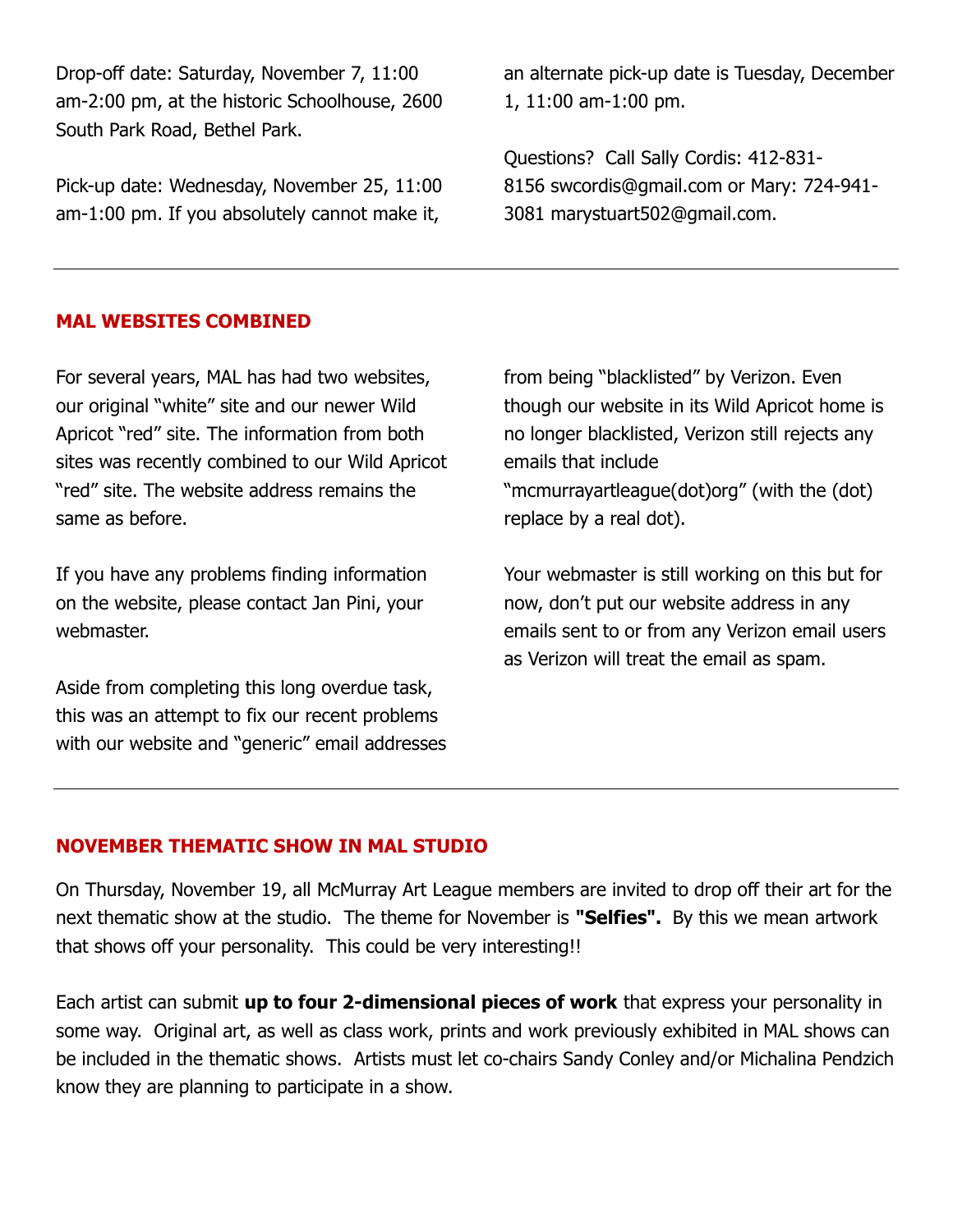Contact Sandy Conley – conley1973@verizon.net or Michalina Pendzich –mpendzich54@yahoo.com or sign up through our website –www.mcmurrayartleague.org. One week before each show begins (for the November show this is Thursday, November 12), provide Titles, Medium, Prices to co-chairs. We will make show tags from the info you provide. For your convenience, drop off your work from  $5 - 6$  p.m. on the same day you pick up work from the previous themed show. We ask that your work be ready to hang – make sure frames and wires are sturdy and secure.

# We look forward to putting together November's thematic show with all YOUR beautiful art!

#### LUSH BRUSH – NOVEMBER 5!

Are you ready for a night of food, fun, and art? Come join your fellow artists on Thursday evening, November 5, from 6:00 to 8:30 p.m.

We will be sharing food and wine and creating greeting cards, card blanks provided by MAL. We will use the cards as a fundraiser and for McMurray Art League correspondence. Bring art supplies of your choice. Bring a beverage (wine, etc.) food (appetizer or dessert).

Please register for Lush Brush on the MAL website by October 29<sup>th</sup> so we can coordinate refreshments.

You can also contact our co-vice presidents: Ginny Hults, ginnyhults@verizon.net, 724-941- 8531 or 724-941-8531.

Anne Trimble, anne@annetrimble.com, 412-343-0498 or 412-343-0498.

Hope to see you November 5 for an evening of creativity and good food and conversation!